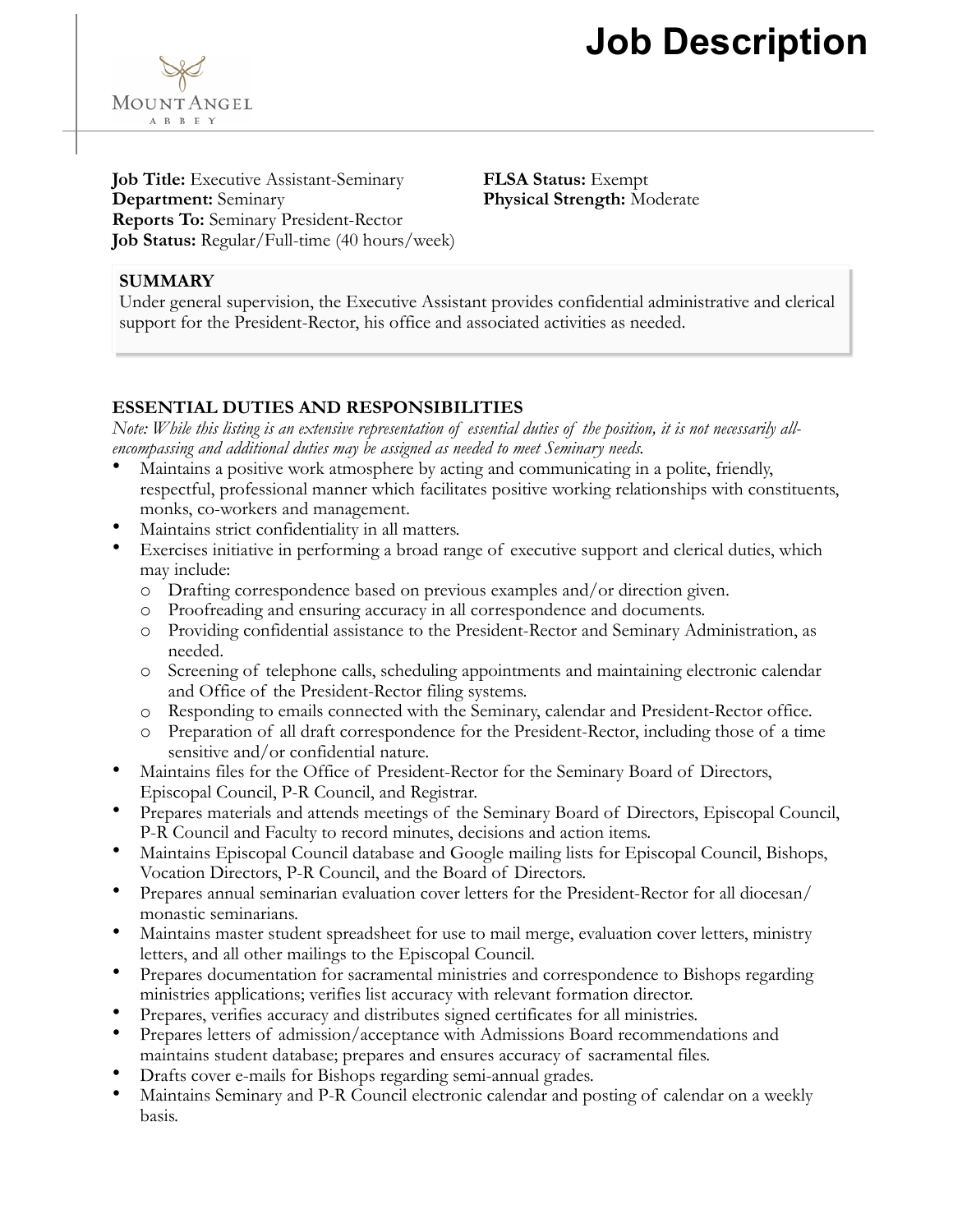# **Job Description**



MOUNTANGEL A B B E Y

- Maintains letters of good standing database.
- Coordinates food requisitioning from kitchen for all meetings held for the President-Rector, Board, or outside agency who may use the Board room (Archdiocese).
- Arranges for AV equipment as needed for usage in the Board room.
- Ensures Accreditation Office has current copies of Board Principles of Governance, Board Member listing, Board minutes, Board Action Log, Pastoral Council constitution, Episcopal Council, P-R Council; maintains/updates records as needed.
- Provides assistance to Business Office as needed with tasks such as check requisition, donation deposits, data entry, budget spreadsheets, creating and maintaining files, etc.
- Maintains spreadsheet of contacts for Christmas and Easter cards, mail merging to labels and preparing cards for mailing.
- Coordinates with Communications and Development office to ensure all seminary documents and media are correctly formatted to Abbey standards.
- Maintains all President-Rector receipts and prepares credit card reports in timely manner.
- Recommends additions/revisions to office policies and procedures as needed to streamline office activities and/or increase productivity.
- Frequently interacts with individuals both within and outside of organization.
- Performs other duties as assigned in the best interest of maintaining and preserving the mission, vision and culture of Mount Angel Abbey and Seminary.

#### **SUPERVISORY RESPONSIBILITIES**

None.

#### **QUALIFICATIONS**

Ability to perform essential job duties with or without reasonable accommodation and without posing a direct threat to safety or health of employee or others. To perform this job successfully, an individual must be able to perform each essential duty satisfactorily. The requirements listed below are representative of the knowledge, skill, and/or ability required. Reasonable accommodations may be made to enable individuals with disabilities to perform the essential functions.

- Ability to maintain a positive work atmosphere by demonstrating a pleasant and hospitable demeanor and acting/communicating in a polite, friendly, respectful, professional manner which facilitates positive working relationships with customers, volunteers, monks, co-workers, students and organizational leadership.
- Demonstrated ethic of accountability in the workplace; experience maintaining strict confidentiality and discretion.
- Ability to support others' objectives as his/her own.
- Requires excellent judgment, communication skills, organizational skills, multi-tasking abilities, detail accuracy and a personal commitment to outstanding work and customer service.
- Must be a self-starter with ability to work both independently and as a member of a team.
- Ability to take initiative on projects as directed and demonstrate excellent time management skills, while demonstrating a high degree of flexibility, adaptability and the ability to prioritize tasks and simultaneously focus on multiple projects and deadlines.
- Strong attention to accuracy, detail management and organization, with a 'process quality' mindset.
- Strong oral and interpersonal communications skills and phone etiquette, with a demonstrated ability to interact with a variety of individuals from a diverse variety of backgrounds and cultures, at all levels of the organization.
- Ability to thrive in a dynamic and friendly environment characterized by growth and change.